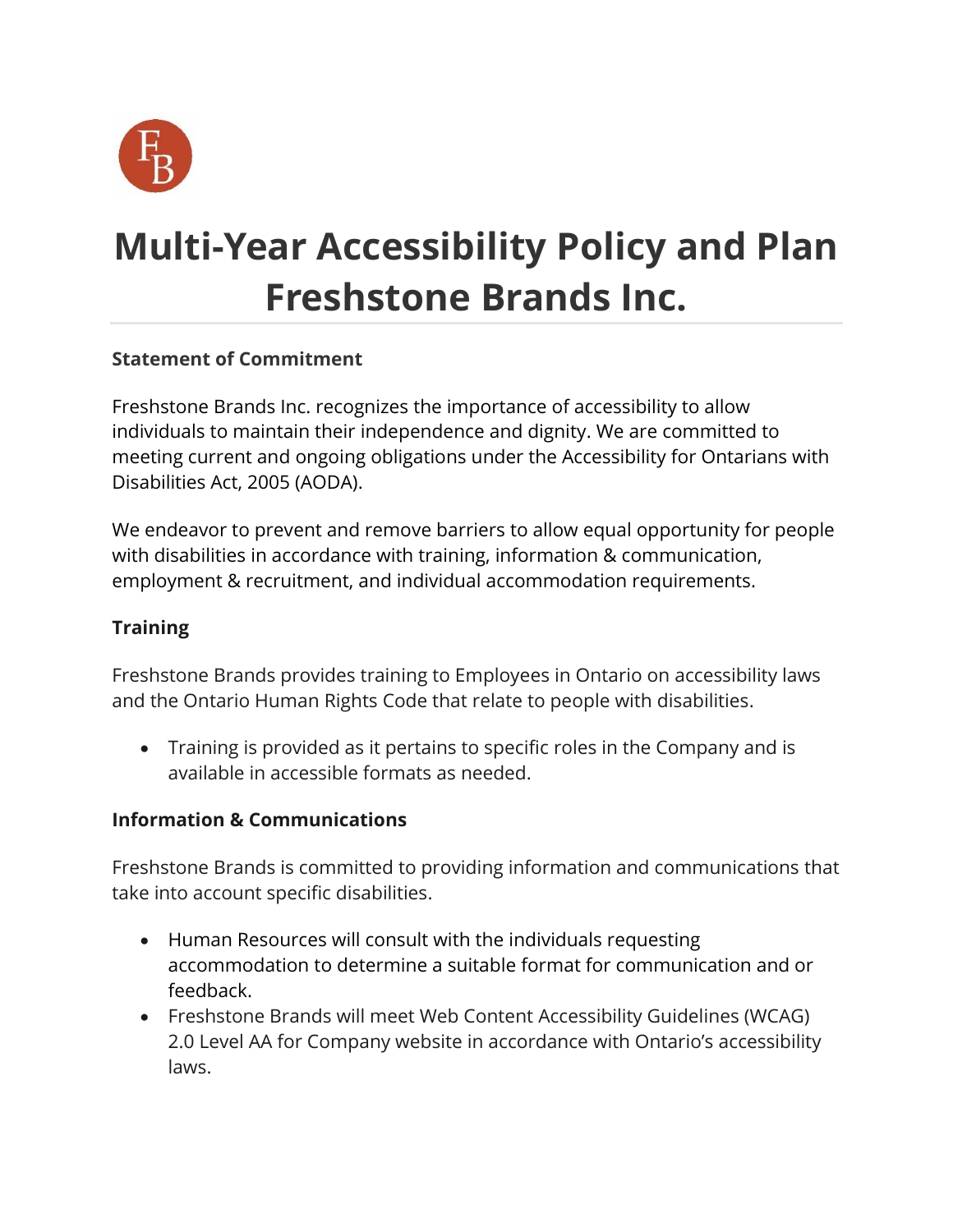#### **Employment**

Freshstone Brands is committed to fair and equitable recruitment practices. Accommodations are available for people with disabilities during all stages of the recruitment and employment process.

#### **Recruitment**

- Job postings indicate that accommodations are available during the recruitment and hiring process upon request.
- Offer letters include accessibility information for accommodation requests during employment.
- Employees are informed of company policies and the accommodation process and any changes to policy to support employees with disabilities.

#### **Individual Accommodation Plans and Return to Work**

- Documented process utilized for employees with disabilities to support the return-to-work process.
- Personal Emergency Evacuation Plan (PEEP) are utilized to provide assistance to an employee with a disability during an emergency.

#### **Performance management, career development and redeployment processes**

• The accessibility needs of employees with disabilities, as well as their individual accommodation plans, will be a part of the performance management, career development and redeployment process.

#### **Changes to Existing Policies**

We will modify or remove an existing policy that does not respect and promote the dignity and independence of people with disabilities.

#### **Requesting More Information**

For more information on Freshstone Brands Accessibility Policy, please contact Human Resources @ 519-578-2940 x 257.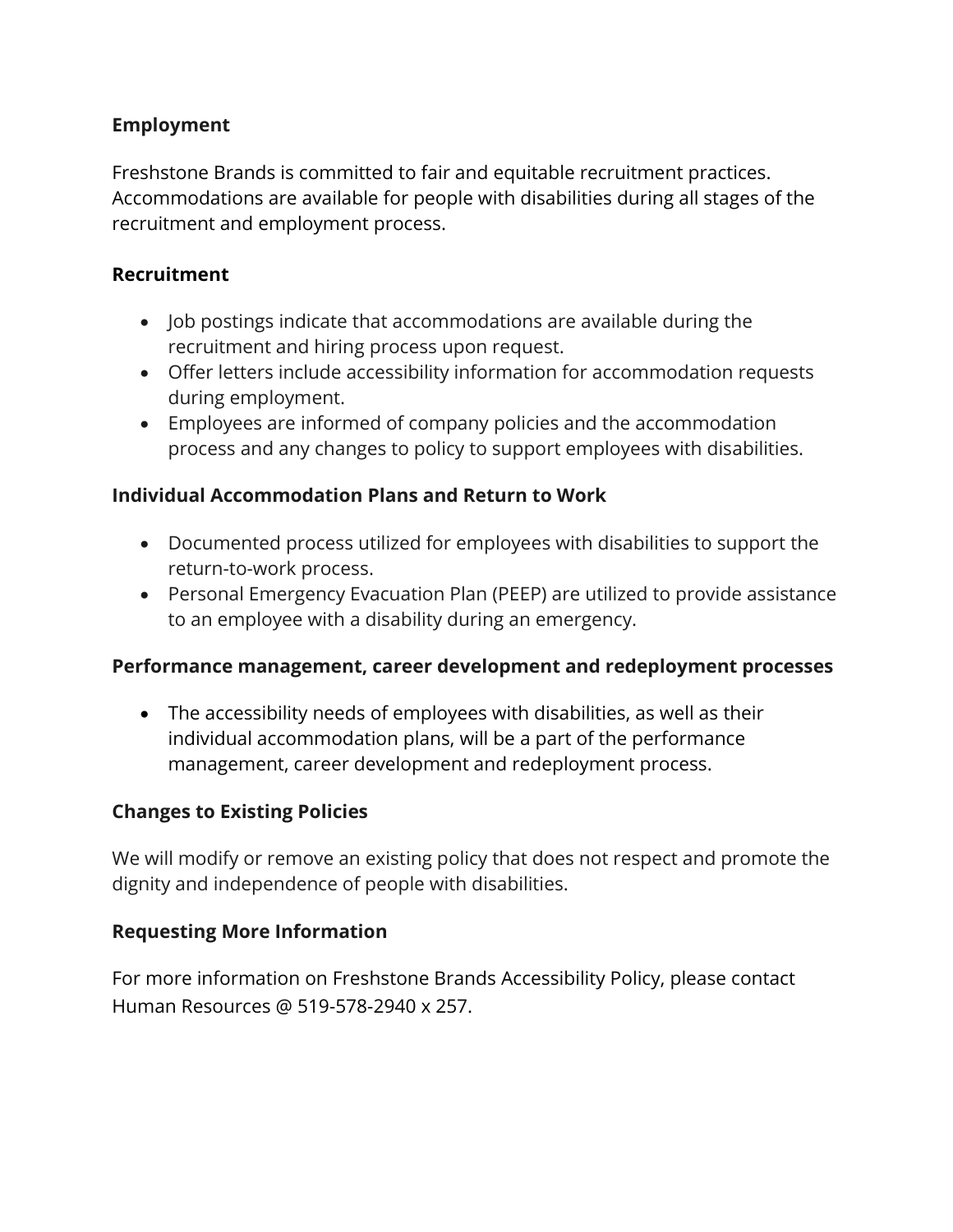# **Multi-Year Accessibility Plan**

| <b>Actions</b>                              | <b>Responsibility</b> | <b>Compliance Date</b> |   |
|---------------------------------------------|-----------------------|------------------------|---|
| Part I. GENERAL REQUIREMENTS                |                       |                        |   |
| -Establishment of Accessibility Policy      | <b>HR Manager</b>     | Jan 1, 2015            | 区 |
| -Statement of Commitment                    |                       |                        |   |
| a) Multi-Year Accessibility Plan developed, | HR/ ELT/IT            | Jan 1, 2015-           | 区 |
| implemented, and maintained                 |                       | ongoing                |   |
| b) Post on website, make accessible upon    |                       |                        |   |
| request                                     |                       |                        |   |
| c) review every 5 years                     |                       |                        |   |
| -Train employees on Accessibility           | Human                 | Jan 1, 2015-           | 区 |
| Standards and Human Rights Code             | Resources             | ongoing                |   |
| -Implemented at hire/ annually thereafter   |                       |                        |   |
| <b>Part II. INFORMATION &amp;</b>           |                       |                        |   |
| <b>COMMUNICATION</b>                        |                       |                        |   |
| -Accessible formats and communication       | Human                 | Jan 1, 2016            | ⊠ |
| support available upon request and          | Resources             |                        |   |
| circulated for awareness                    |                       |                        |   |
| -Accessible process for receiving/          |                       |                        |   |
| responding to feedback upon request         |                       |                        |   |
| -Accessible Website & Content compliance    | HR/IT                 | Jan 1, 2021            | 図 |
| in accordance with WCAG 2.0 Level AA        |                       |                        |   |
|                                             |                       |                        |   |
| <b>PART III. EMPLOYMENT STANDARDS</b>       |                       |                        |   |
| -Recruitment process includes               |                       |                        |   |
| accommodation statement in job postings     |                       |                        |   |
| and job offers to notify applicants and     | Human                 | Jan 1,2016-            | ⊠ |
| successful candidates that                  | Resources             | ongoing                |   |
| accommodations are available upon           |                       |                        |   |
| request                                     |                       |                        |   |
| -Employees informed of supports,            |                       |                        |   |
| accessible formats and any changes to       |                       |                        |   |
| Policy                                      |                       |                        |   |
| -Emergency Procedures to include            | HR/ JHSC/Dept         | Jan 1, 2016            | 区 |
| Personal Emergency Evacuation Plan          | <b>Mgrs</b>           |                        |   |
| (PEEP) for Employees with disabilities      |                       |                        |   |
| -Documented Individual Accommodation        | Human                 | Jan 1, 2016            | 区 |
| Plan Process implemented                    | Resources             |                        |   |